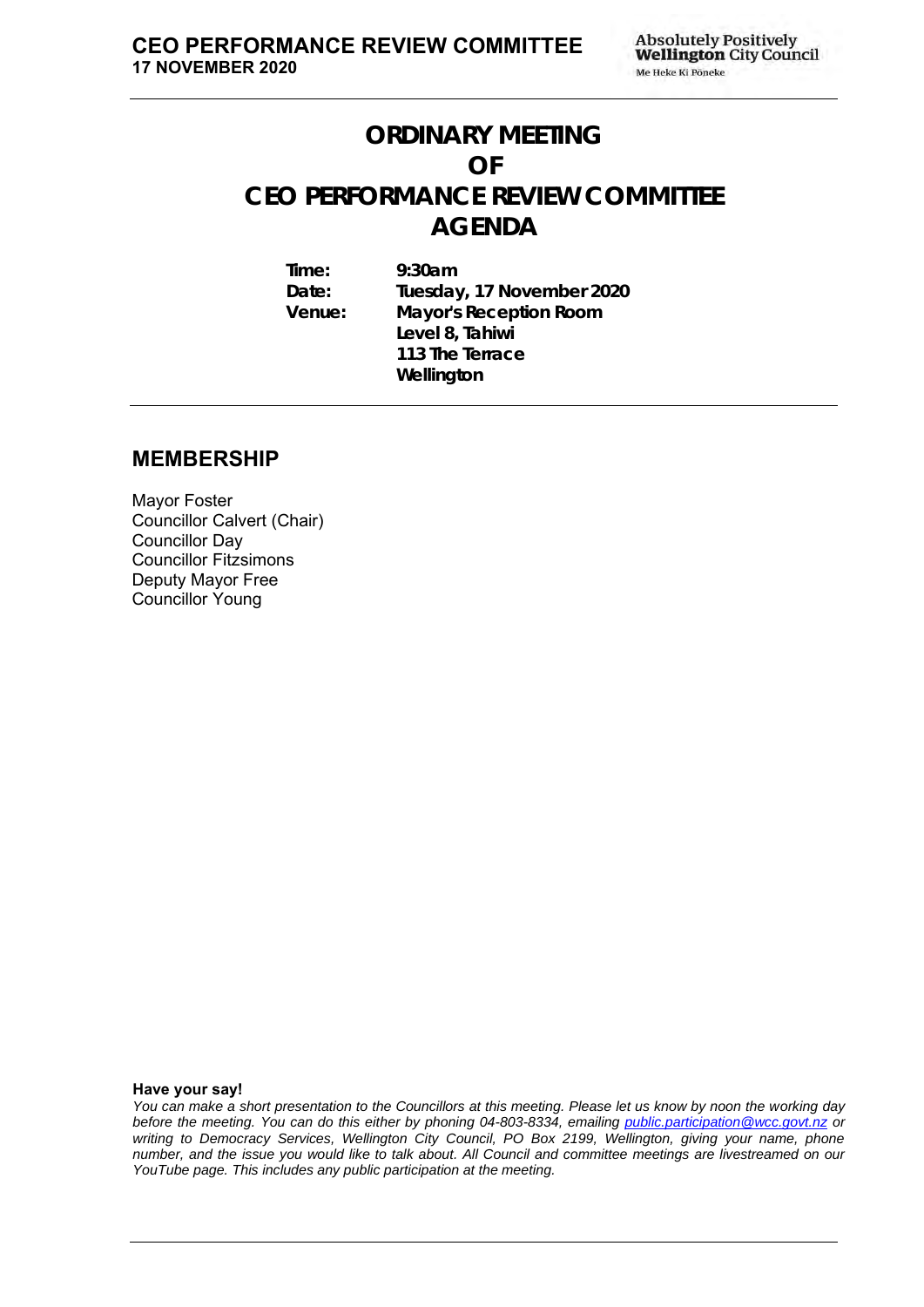# **AREA OF FOCUS**

The CEO Performance Review Committee will have responsibility for the effective monitoring of the Chief Executive Officer's performance and has the authority to undertake the annual remuneration review. The Committee also has the role of undertaking any review for the purposes of clause 35 schedule 7 LGA 2002, making a recommendation under clause 34 schedule 7 LGA 2002, and (if applicable) undertaking any recruitment and selection process, for recommendation to the Council.

To read the full delegations of this Committee, please visit wellington.govt.nz/meetings.

**Quorum:** 3 members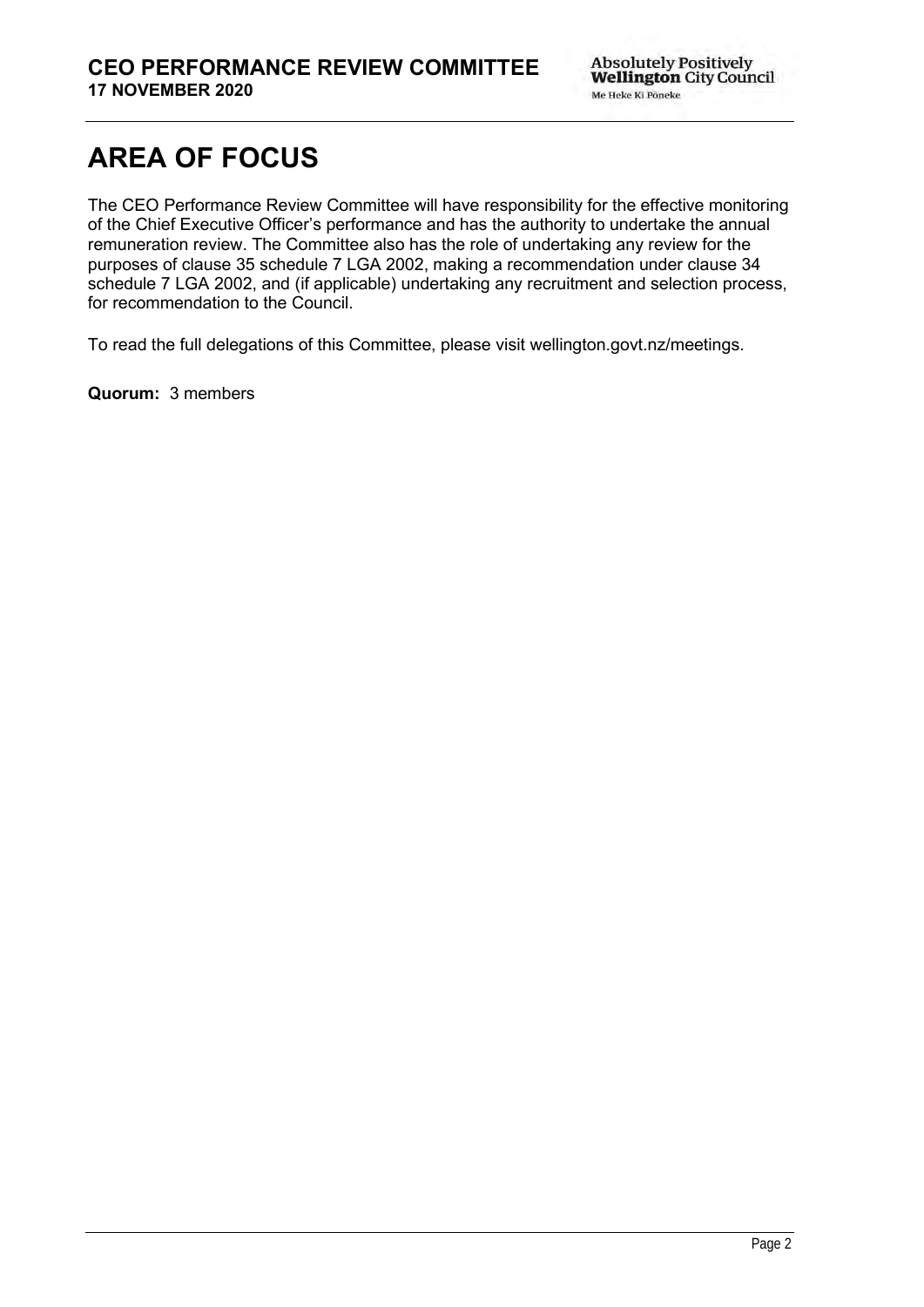# **TABLE OF CONTENTS 17 NOVEMBER 2020**

| <b>Business</b> |  |
|-----------------|--|
|-----------------|--|

### **Page No.**

| 1. | <b>Meeting Conduct</b> |                                       |   |
|----|------------------------|---------------------------------------|---|
|    | 1.1                    | <b>Karakia</b>                        | 5 |
|    |                        | 1.2 Apologies                         | 5 |
|    |                        | 1.3 Conflict of Interest Declarations | 5 |
|    |                        | 1.4 Confirmation of Minutes           | 5 |
|    | 1.5                    | Items not on the Agenda               | 5 |
|    | 1.6                    | <b>Public Participation</b>           | 6 |
|    |                        |                                       | 7 |
| 2. | <b>Public Excluded</b> |                                       |   |
|    | 2.1                    | <b>KPI update</b>                     |   |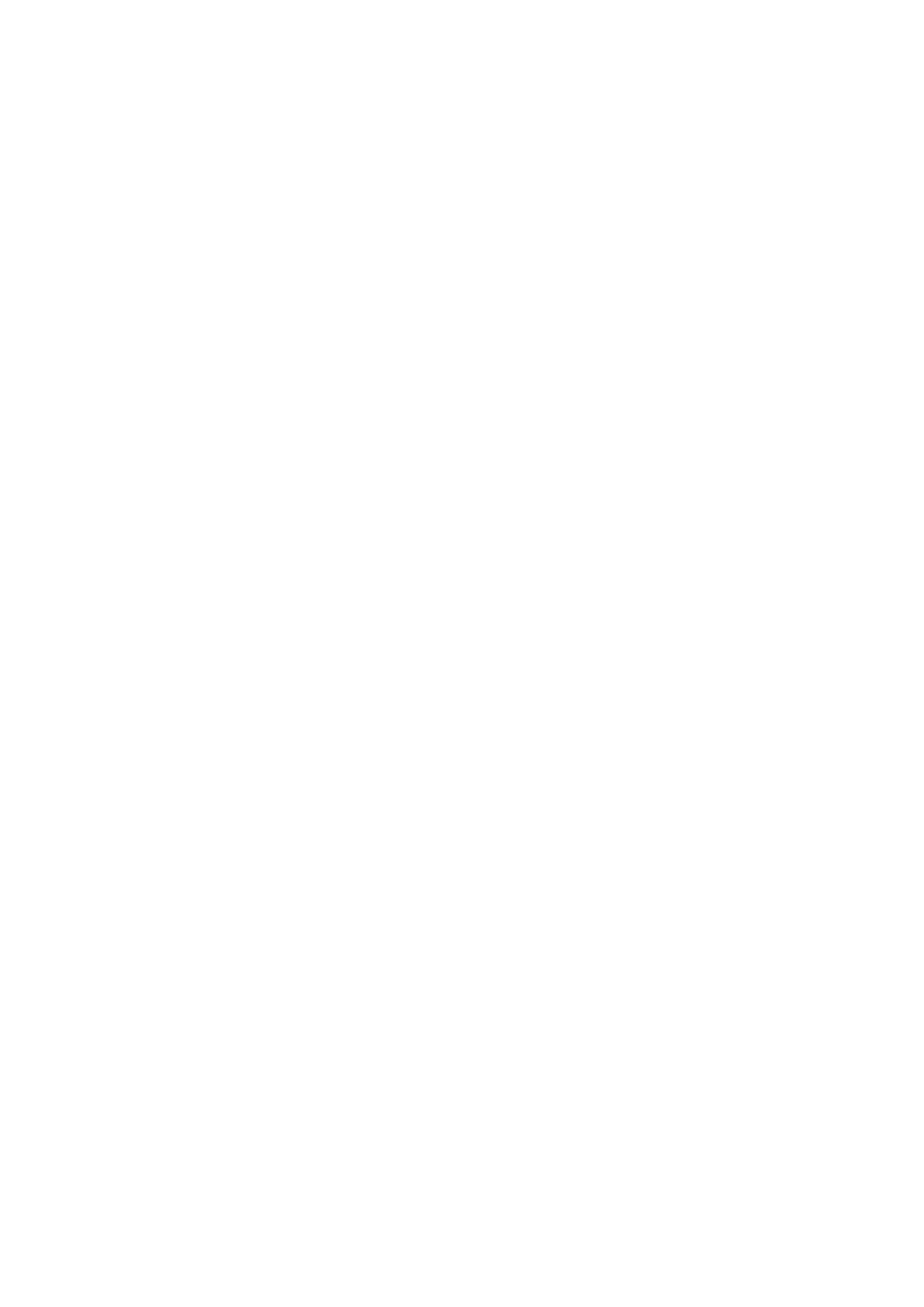## <span id="page-4-0"></span>**1. Meeting Conduct**

#### **1.1 Karakia**

The Chairperson will open the meeting with a karakia.

| Whakataka te hau ki te uru,   | Cease oh winds of the west               |
|-------------------------------|------------------------------------------|
| Whakataka te hau ki te tonga. | and of the south                         |
| Kia mākinakina ki uta,        | Let the bracing breezes flow,            |
| Kia mātaratara ki tai.        | over the land and the sea.               |
| E hī ake ana te atākura.      | Let the red-tipped dawn come             |
| He tio, he huka, he hauhū.    | with a sharpened edge, a touch of frost, |
| <b>Tihei Mauri Ora!</b>       | a promise of a glorious day              |

At the appropriate time, the following karakia will be read to close the meeting.

| Unuhia, unuhia, unuhia ki te uru tapu nui  | Draw on, draw on                      |
|--------------------------------------------|---------------------------------------|
| Kia wātea, kia māmā, te ngākau, te tinana, | Draw on the supreme sacredness        |
| te wairua                                  | To clear, to free the heart, the body |
| I te ara takatū                            | and the spirit of mankind             |
| Koia rā e Rongo, whakairia ake ki runga    | Oh Rongo, above (symbol of peace)     |
| Kia wātea, kia wātea                       | Let this all be done in unity         |
| Āe rā, kua wātea!                          |                                       |

#### <span id="page-4-1"></span>**1.2 Apologies**

The Chairperson invites notice from members of apologies, including apologies for lateness and early departure from the meeting, where leave of absence has not previously been granted.

#### <span id="page-4-2"></span>**1.3 Conflict of Interest Declarations**

Members are reminded of the need to be vigilant to stand aside from decision making when a conflict arises between their role as a member and any private or other external interest they might have.

#### <span id="page-4-3"></span>**1.4 Confirmation of Minutes**

The minutes of the meeting held on 19 August 2020 will be put to the CEO Performance Review Committee for confirmation.

#### <span id="page-4-4"></span>**1.5 Items not on the Agenda**

The Chairperson will give notice of items not on the agenda as follows.

#### *Matters Requiring Urgent Attention as Determined by Resolution of the CEO Performance Review Committee.*

The Chairperson shall state to the meeting: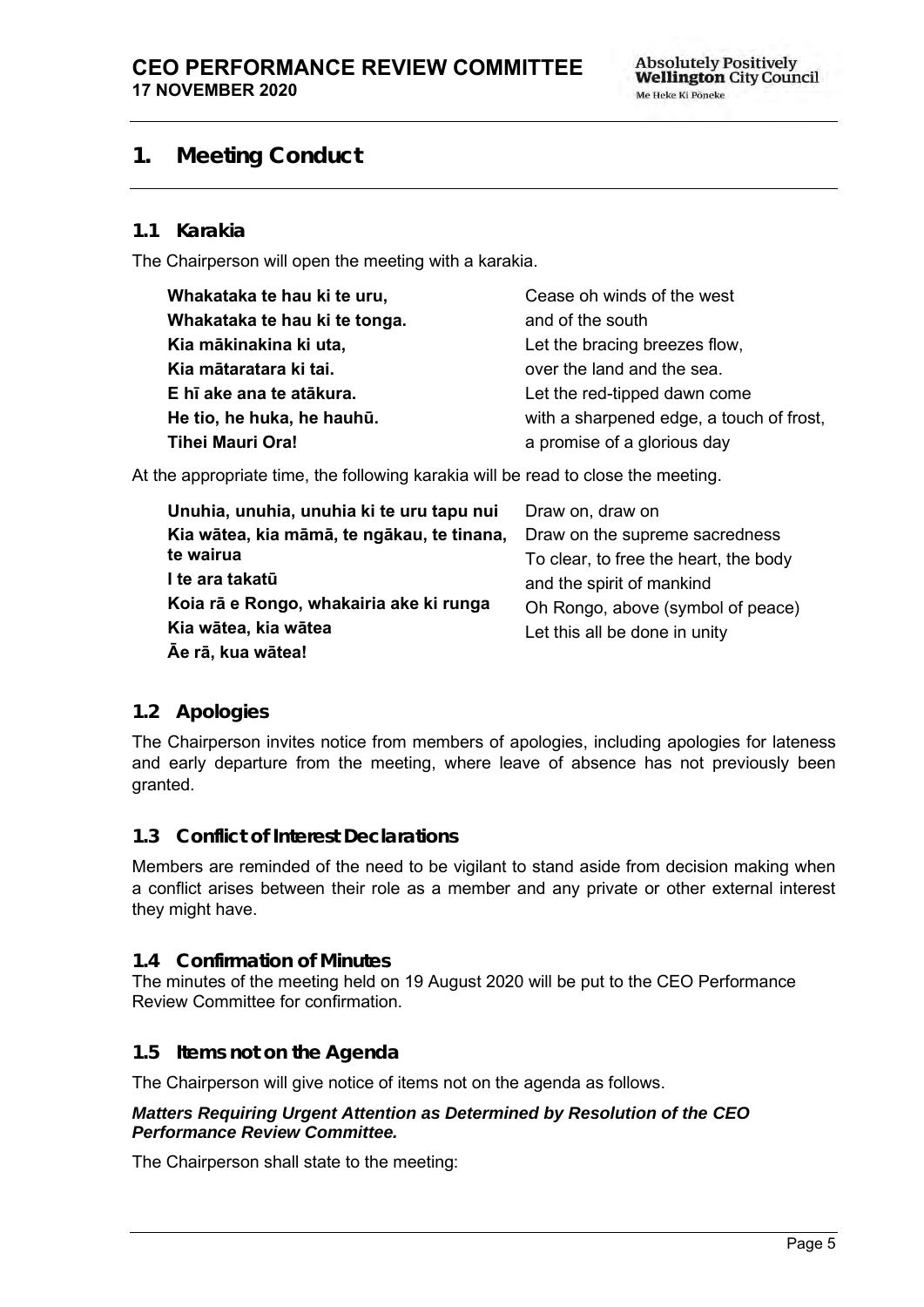- 1. The reason why the item is not on the agenda; and
- 2. The reason why discussion of the item cannot be delayed until a subsequent meeting.

The item may be allowed onto the agenda by resolution of the CEO Performance Review Committee.

#### *Minor Matters relating to the General Business of the CEO Performance Review Committee.*

The Chairperson shall state to the meeting that the item will be discussed, but no resolution, decision, or recommendation may be made in respect of the item except to refer it to a subsequent meeting of the CEO Performance Review Committee for further discussion.

#### <span id="page-5-0"></span>**1.6 Public Participation**

A maximum of 60 minutes is set aside for public participation at the commencement of any meeting of the Council or committee that is open to the public. Under Standing Order 31.2 a written, oral or electronic application to address the meeting setting forth the subject, is required to be lodged with the Chief Executive by 12.00 noon of the working day prior to the meeting concerned, and subsequently approved by the Chairperson.

Requests for public participation can be sent by email to [public.participation@wcc.govt.nz,](mailto:public.participation@wcc.govt.nz) by post to Democracy Services, Wellington City Council, PO Box 2199, Wellington, or by phone at 04 803 8334, giving the requester's name, phone number and the issue to be raised.